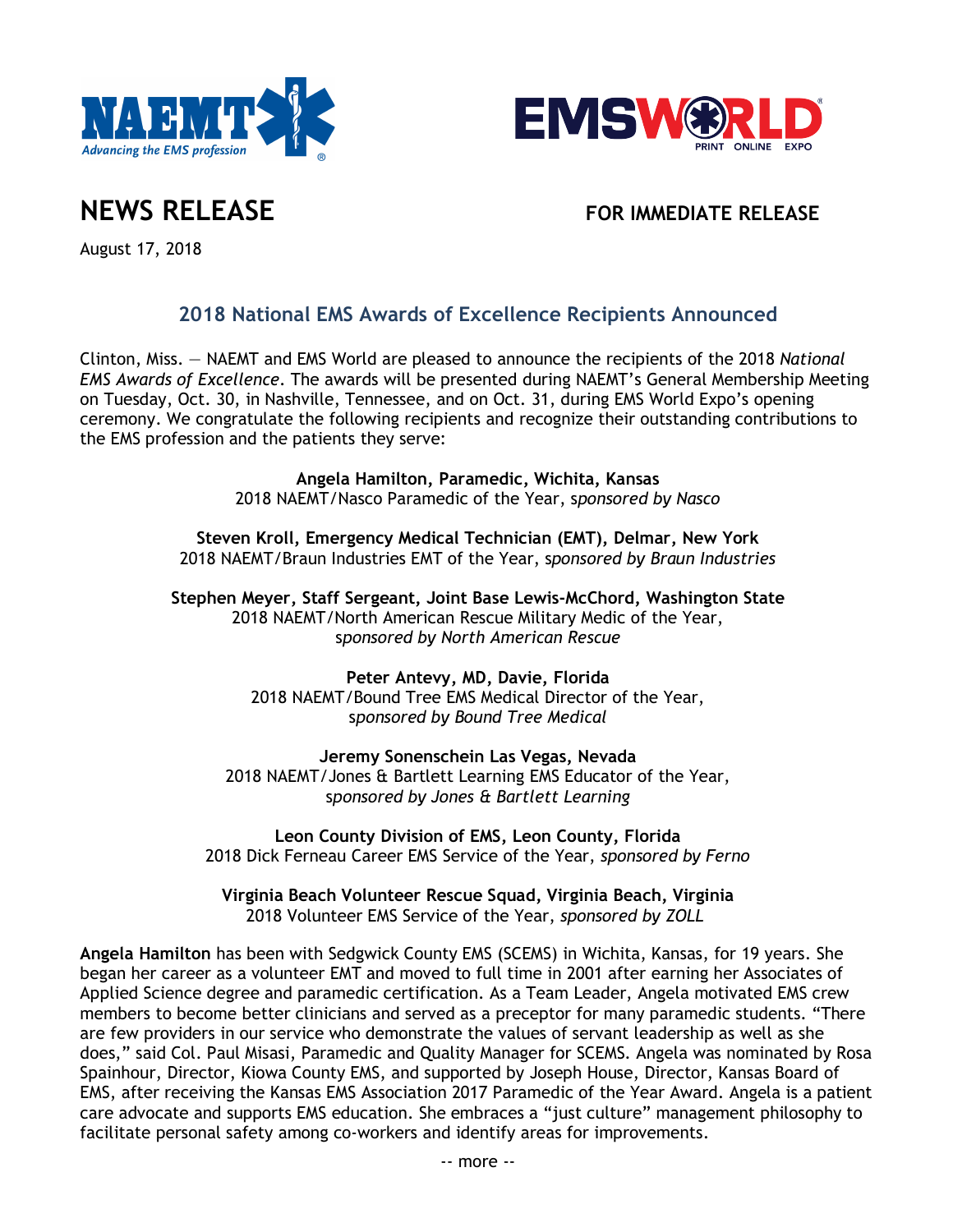She seeks opportunities that will challenge her to be a better paramedic and leader. In October 2017, Angela was promoted to QA Education Coordinator at SCEMS *(rank of Major)* where she continues to foster leadership throughout the organization. Angela cares deeply about the service SCEMS provides to the community, the profession and professionalism of EMS, and the people with whom she works.

**Steven Kroll,** MHA, EMT, serves as Chief of Delmar-Bethlehem EMS (DBEMS) in New York. He has been an EMT since 1982. Steven has developed a positive work environment at DBEMS by blending career and volunteer staff. He led the development of quality initiatives and incorporated continuing education as a means of improving patient care and the agency's workforce. Michael Dailey, MD, Regional EMS Medical Director, nominated Steven and commended him for being an EMS leader, true professional, and patient care advocate. Steven serves on the Executive Board of the Hudson Mohawk Regional EMS Council and Regional Emergency Medical Organization and as Chairperson of the Council's Budget and Finance Committee. Steven is the immediate Past Chair of the New York State Emergency Medical Services Council, which advises the state government on EMS issues. He is an advocate for person-centered EMS through the collaboration of prehospital providers, the broader healthcare system, and social services. Steven's experience in healthcare management and government affairs inspires him to want to improve EMS and he also maintains the skillset to help others improve as well. Terence Hannigan, EMT, stated "The value of Steve's leadership cannot be overstated in creating the success of DBEMS and the benefits the agency provides to our community."

**Stephen Meyer** is a paramedic and Staff Sergeant (SSG) in the U.S. Army, recently serving as the 75<sup>th</sup> Ranger Regiment Senior Medic. He was deployed for Operation Freedom's Sentinel as a special operations Strike Force senior medic and medical advisor to the Afghanistan Special Operations Force. SSG Meyer provided medical support and training to junior medics to ensure the highest level of readiness. He received a commendation medal with "C" device for exceptional achievement in support of the Operation. SSG Meyer's advanced training enabled him to treat severe wounds, administer tranexamic acid (TXA), apply tourniquets, perform invasive procedures on severely injured casualties, and safely move them to a secure location. "SSG Meyer is the epitome of selfless service," said Maj. Charles Moore, MD, stating in his nomination letter that in spite of being immobilized and in pain with his own injury, SSG Meyer continued his care of injured comrades brought to him. SSG Meyer was later awarded the Purple Heart for wounds received in action. Maj. Moore further stated that "SSG Meyer's superior professionalism, expertise, and unwavering commitment to excellence have and continue to save lives on the battlefield. If injured on the battlefield, SSG Meyer is the medic I would want to see running towards me to save my life."

Peter Antevy, MD has served as the Medical Director for a number of EMS agencies throughout Broward, Palm Beach and Dade Counties in Florida since 2010, and contributed significantly to advancing the quality of care delivered. He is also a longstanding medical director for two paramedic training programs and several mobile integrated healthcare (MIH) programs. Colleague Capt. Petar Hossick remarked, "Dr. Antevy has taken commitment to clinical excellence in EMS to a whole new level by guiding the critical decision-making skills of his paramedics throughout their career." Dr. Antevy has authored studies and spearheaded a system used to expedite resuscitative care for children. "Dr. Antevy has made very significant contributions that have improved the emergency care of children and their families," said colleague Chief Juan Cardona of the Coral Springs/Parkland Fire Department. Board certified in both EMS and Pediatric Emergency Medicine, Dr. Antevy has received many awards, including the prestigious Ron J. Anderson Memorial Award, for his efforts to improve the outcomes of critically ill and injured children. He is involved in his departments' continuous quality improvement (CQI) programs and has seen dramatic improvements in the outcomes of cardiac arrest patients. This year, he helped bring the Seattle Resuscitation Academy to Florida and has demonstrated a significant impact on prehospital cardiac arrest outcomes. Dr. Antevy has pioneered initiatives including the placement of severe bleeding kits in AED cabinets and the creation of the Florida Stroke Registry. Davie Fire Rescue's Chief Julie Downey commented, "Dr. Antevy has been a strong leader at the local, state and national level and has been the spark that has created positive change in so many aspects of EMS."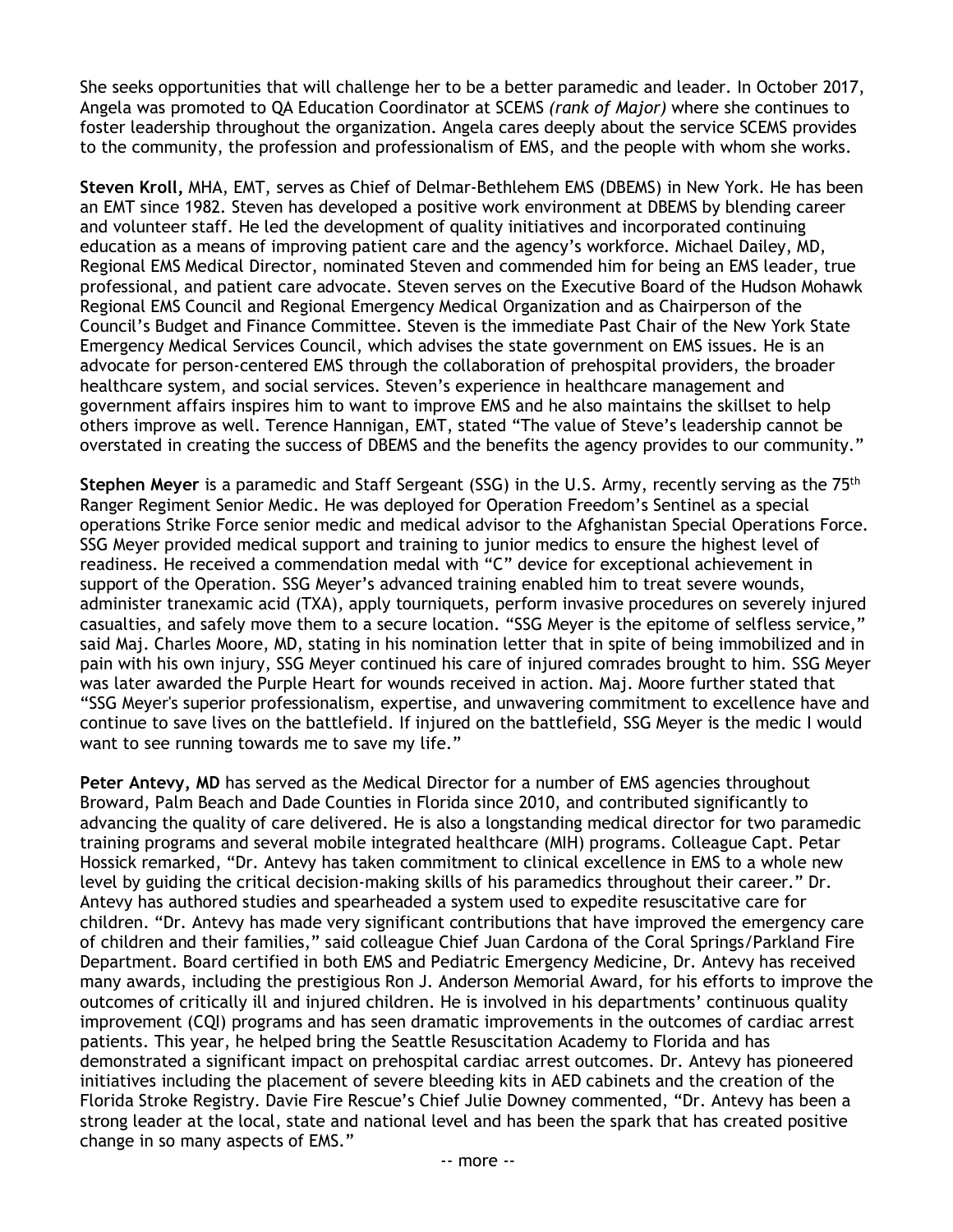**Jeremy Sonenschein** is the Emergency Preparedness Coordinator at Valley Hospital Medical Center and teaches on topics including emergency/disaster preparedness, health science, CPR, First-Aid, decontamination/hazardous materials training and emergency response. He holds a Master's Degree in Higher Education Administration and a Bachelor's Degree in Kinesiology/Sports Medicine. For nearly 20 years, Jeremy has been a medic also working as an EMS/Fire Science instructor for various educational institutions and disaster relief organizations. A notable achievement was his creation of an accredited Fire/EMS training program at Francis Polytechnic High School in Sun Valley, CA, which began primarily with financial donations. Jeremy's program remains the EMS training model for all of Los Angeles Unified School District and neighboring districts. Former colleague, David Tuckman said, "Jeremy deserves recognition for his limitless devotion to this program, but more for his altruistic and unwavering passion for training tomorrow's heroes today." Jeremy has dedicated his life to helping others through disaster relief efforts as a volunteer firefighter/first responder, answering the call to serve at national disasters, including the 9/11 attack and Hurricane Katrina. In addition to holding a Master's Degree in Higher Education Administration, Jeremy is a licensed pilot and has volunteered his time and medical equipment to help children and families in need.

*Nominees for the Paramedic and EMT of the Year Awards are scored on how the nominee:* provides superior patient care; is an effective advocate for patients and their families; works with peers to foster a positive work environment; demonstrates professionalism in interacting with patients, their families and other medical professionals; and demonstrates a commitment to continuing professional education.

*Nominees for the Military Medic of the Year Award* are recognized military medics (MOS-qualified active, reserve or National Guard U.S. Army Medic, Navy Corpsman or Air Force Medic) who demonstrate excellence in the performance of military emergency medicine, with their primary role being that of theater patient care.

*Nominations for the Educator of the Year Award are scored on how the nominee:* consistently demonstrates commitment to providing high quality, professional education for EMS practitioners; serves as an outstanding role model for EMS practitioners in the classroom and in the community; effectively mentors EMS students at all stages of their professional development; introduces and incorporates innovative approaches and tools in the classroom, which enhance students' learning experiences; and contributes and participates in the development of education content that expands the body of quality EMS curriculum.

**Leon County EMS** is a progressive department delivering advanced life support, critical care, tactical medicine, special event coverage and community risk reduction services to the citizenry of Florida's "Capital County," which includes the state capital of Tallahassee as well as two of the state's major universities—Florida A&M and Florida State University. As the sole provider of emergency ambulance service in the county, this busy team of 122 full-time and 40 part-time personnel runs over 40,000 calls per year. A fleet of 30 ambulances, three supervisor SUVs, four command vehicles, two MCI units and special events carts deliver care to a population of almost 300,000. In just its  $14<sup>th</sup>$  year of operation, Leon County EMS has garnered an impressive list of community awards and recognitions, including accreditation from the Commission on Accreditation of Ambulance Services, a Mission: Lifeline Gold Plus EMS Award from the American Heart Association, and EMS Provider of the Year from the Florida Dept. of Health. "The most important element is our people," says Chad Abrams, chief of EMS for Leon County EMS. Staff members of Leon County EMS benefit from a strong employee-first culture featuring perks such as a Professional Development Program based on the FEMA model, paid parental leave, competitive reimbursement, 100% tuition reimbursement, a LiveWell Wellbeing program, employee sports teams, fitness center, employee recognition awards and a comprehensive benefits package. A Domestic and Sexual Violence or Stalking program provides workplace protections to service members. Community outreach is a central mission of the department as well, and includes the Heart Ready Initiative, AED registry, CPR training, safety fairs and awareness events too long to list. Collaboration with a local social service referral system connects Leon County EMS with at-risk populations in need of preventive and ongoing care.